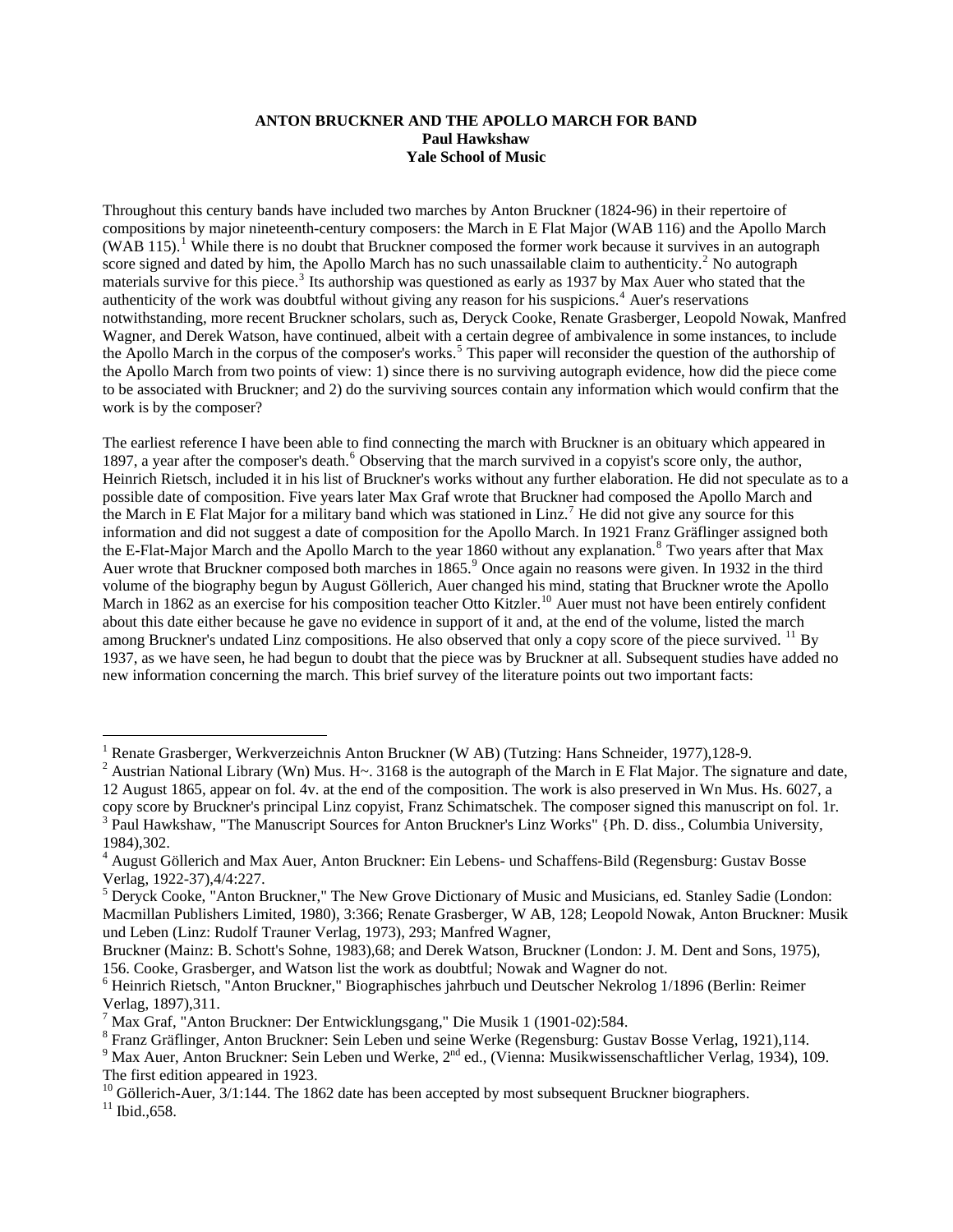- 1. No references-i.e. programs, newspaper articles, anecdotes, correspondence, etc.-connecting Bruckner in any way with the Apollo March are known to date from the composer's lifetime.
- 2. Studies written after Bruckner's death have failed to provide a single piece of concrete evidence which would indicate that he composed this work.

Will a fresh look at the musical sources support the attribution of the work to Bruckner?

The piece is preserved in two manuscripts in the Austrian National Library in Vienna: Wn Mus. Hs. 6026, a copy of the full score; and Wn Mus. Hs. 19.682 fol. 1r.-4r., August Stradal's piano two-hand arrangement which was published in the Göllerich-Auer biography .<sup>[12](#page-1-0)</sup> Stradal's manuscript, which attributes the work to Bruckner on the title page, served as the engraver's copy for the first edition and was dedicated to Max Auer, "President of the International Bruckner Society".<sup>[13](#page-1-1)</sup> Since the International Bruckner Society only came into being in 1927, Stradal's manuscript could not have been finished until more than thirty years after the composer's death.<sup>[14](#page-1-2)</sup> On that basis alone it must be discounted as a source of irrefutable evidence that Bruckner composed the march. The only surviving musical source which could provide proof that Bruckner composed the Apollo March is the copyist's score Wn Mus. Hs. 6026.

Wn Mus. Hs. 6026 consists of three folios of twenty-line oblong paper measuring approximately 245 X 315 mm. The first page of the score, fol. 1 v., is reproduced in Plate 1. A comparison of the handwriting on this page with the handwriting in Plate 2, a reproduction of fol. 1r. of Wn Mus. Hs. 3168, Bruckner's signed autograph of the March in E Flat Major, reveals that the Apollo March manuscript is not in Bruckner's hand. Compare, for example, the treble and bass clefs and the eighth-note beams.<sup>[15](#page-1-3)</sup> Since the manuscript is not autograph, is there anything in it to confirm the piece is by Bruckner? The answer, quite simply, is no. Neither Bruckner's name or that of any other composer appears anywhere in the source-not on the title page, the first page of the score (as is evident in Plate 1), or at the end of the piece. Nothing in the entire manuscript can be shown to be in Bruckner's hand. Moreover, because the anonymous copyist was not involved in the preparation of any other manuscript of any Bruckner Linz composition, the march cannot be attributed to the composer on the basis of his known association with the copyist.<sup>[16](#page-1-4)</sup>

Given that there is no evidence which proves that Bruckner wrote the Apollo March and plenty indicating that he did not, why were the early biographers so willing to attribute the work to him? At this point one can only speculate. One possibility is that they had access to another copy score which allowed them to be more certain of the attribution. A piece of evidence in support of this theory is that Stradal's manuscript, Wn Mus. Hs. 19.682, has some minor discrepancies in dynamics and rhythm from Wn Mus. Hs. 6026, suggesting that he may have had another source from which to make the arrangement. Another possibility is that Wn Mus. Hs. 6026 was in the composer's library when he died and, as a result, the early biographers assumed the piece was by Bruckner even though there was nothing in the manuscript to indicate that. When Bruckner died most of his major autograph scores-symphonies, Masses, etc.-went to the Austrian National Library .Some other materials were distributed to friends, students, and organizations throughout Austria. A substantial body of material was sent to his sister, Rosalie Hueber, whose family eventually sold it to Max Auer.<sup>[17](#page-1-5)</sup>The card catalogue in the Austrian National Library indicates that Auer donated Wn Mus. Hs. 6026 to the library in 1934. It could well have come from Bruckner's library, through the Hueber family to Auer. Because very poor records were kept concerning the distribution of the composer's effects, there is no longer any way to confirm whether Bruckner owned the manuscript.<sup>[18](#page-1-6)</sup>

If he did own the manuscript and the piece was not his composition, why would he have had it in his possession? The answer to that question may have something to do with the March in E Flat Major. Robert Haas has already pointed out

1

<span id="page-1-0"></span> $12$  Göllerich-Auer, 3/2:21-25. This volume appeared in 1930. This was the first publication of the Apollo March. The remainder of Wn Mus. Hs. 19.682 contains Stradal's piano two-hand arrangement of the March in E Flat Major.

<span id="page-1-1"></span><sup>&</sup>lt;sup>13</sup> The dedication to Auer and the attribution of the work to Bruckner appear on fol. 1r. <sup>14</sup> Göllerich-Auer 4/2: 130.

<span id="page-1-3"></span><span id="page-1-2"></span><sup>&</sup>lt;sup>15</sup> For more details on the appearance, sttucture, and handwriting in Bruckner's Linz autographs see Hawkshaw, op. cit., 15-76.

<span id="page-1-4"></span> $16$  Ibid., 356. If the manuscript had been prepared by one of Bruckner's standard Linz copyists-i.e. Franz Schimatschek or Anonymous L1-one would be more inclined to accept the attribution. 17 Göllerich-Aue:r,4/3:608-10.

<span id="page-1-6"></span><span id="page-1-5"></span><sup>&</sup>lt;sup>18</sup> Göllerich-Auer, 4/3:610.